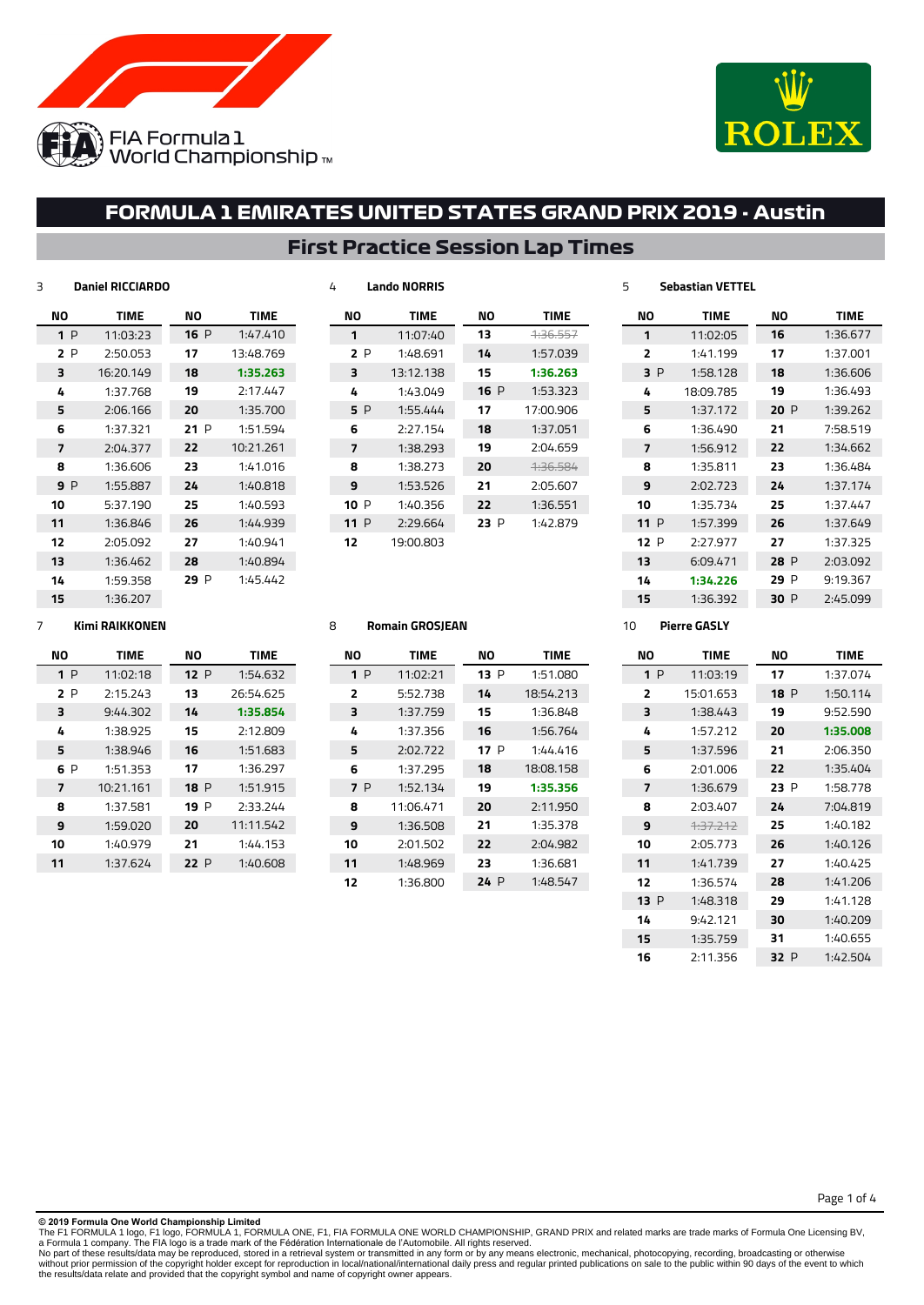



## **First Practice Session Lap Times**

**Charles LECLERC**

| 11  | <b>Sergio PEREZ</b> |      |             |
|-----|---------------------|------|-------------|
| NΟ  | <b>TIME</b>         | NΟ   | <b>TIME</b> |
| 1P  | 11:03:07            | 16   | 1:36.590    |
| 2   | 7:42.368            | 17 P | 1:56.776    |
| 3   | 1:40.450            | 18   | 13:40.759   |
| 4   | 1:38.436            | 19   | 1:40.559    |
| 5 P | 1:54.490            | 20   | 1:40.413    |
| 6   | 9:16.435            | 21   | 1:42.482    |
| 7   | 1:36.853            | 22   | 1:40.699    |
| 8   | 2:03.027            | 23   | 1:40.561    |
| 9   | 1:36.199            | 24   | 1:41.012    |
| 10  | 2:01.516            | 25   | 1:41.262    |
| 11  | 1:36.863            | 26   | 1:46.071    |
| 12P | 1:48.721            | 27   | 1:40.894    |
| 13  | 17:39.648           | 28   | 1:41.366    |
| 14  | 1:35.971            | 29 P | 1:48.802    |
| 15  | 1:56.366            |      |             |

| NΟ   | <b>TIME</b> | NΟ   | <b>TIME</b>         |
|------|-------------|------|---------------------|
| 1    | 11:05:35    | 13   | <del>1:34.126</del> |
| 2P   | 1:56.938    | 14   | 1:35.471            |
| 3    | 35:53.089   | 15   | 1:36.595            |
| 4    | 1:36.020    | 16   | 1:36.391            |
| 5    | 1:35.380    | 17   | 1:36.941            |
| 6    | 1:36.390    | 18   | 1:36.944            |
| 7    | 1:40.182    | 19 P | 1:54.323            |
| 8    | 1:36.904    | 20P  | 8:45.160            |
| 9    | 1:37.369    | 21   | 2:16.349            |
| 10 P | 1:44.226    | 22   | 1:40.329            |
| 11P  | 2:31.152    | 23 P | 1:43.202            |
| 12   | 7:44.324    |      |                     |

| NΟ             | <b>TIME</b> | NΟ   | <b>TIME</b> |
|----------------|-------------|------|-------------|
| 1P             | 11:02:17    | 17   | 1:36.131    |
| $\overline{2}$ | 8:20.240    | 18P  | 1:55.864    |
| з              | 1:38.483    | 19   | 12:34.411   |
| 4              | 1:38.134    | 20   | 7.41577     |
| 5 P            | 1:45.851    | 21   | 1:40.903    |
| 6              | 10:15.747   | 22   | 1:40.937    |
| 7              | 1:36.032    | 23   | 1:40.891    |
| 8              | 2:06.653    | 24   | 1:40.829    |
| 9              | 1:35.747    | 25   | 1:40.654    |
| 10             | 2:16.423    | 26   | 1:41.030    |
| 11             | 1:36.307    | 27   | 1:41.161    |
| 12P            | 1:53.713    | 28   | 1:40.751    |
| 13             | 13:26.787   | 29   | 1:40.703    |
| 14             | 1:35.586    | 30   | 1:41.175    |
| 15             | 1:55.634    | 31 P | 1:51.407    |
| 16             | 1:45.137    |      |             |

### **Kevin MAGNUSSEN**

| NΟ  | <b>TIME</b> | NΟ   | <b>TIME</b>         |
|-----|-------------|------|---------------------|
| 1   | 11:02:18    | 13 P | 1:48.832            |
| 2   | 1:39.925    | 14   | 17:42.857           |
| 3   | 1:38.350    | 15   | 1:54.825            |
| 4   | 1:58.134    | 16   | 1:37.034            |
| 5   | 1:38.177    | 17   | 2:06.573            |
| 6 P | 1:52.367    | 18   | <del>1:36.994</del> |
| 7   | 17:36.018   | 19 P | 2:03.581            |
| 8   | 1:37.225    | 20   | 13:09.506           |
| 9   | 2:09.182    | 21   | 1:35.659            |
| 10  | 1:37.306    | 22   | 2:13.137            |
| 11  | 2:04.090    | 23 P | 1:49.946            |
| 12  | 1:36.998    |      |                     |

## **Alexander ALBON**

Ī

| NΟ     | <b>TIME</b> | NΟ   | <b>TIME</b> |
|--------|-------------|------|-------------|
| 1      | 11:08:06    | 15   | 2:04.415    |
| 2      | 1:40.020    | 16   | 1:35.531    |
| з      | 1:55.676    | 17 P | 1:48.057    |
| 4      | 1:37.203    | 18   | 20:28.639   |
| 5      | 1:59.705    | 19   | 1:34.316    |
| 6      | 1.36.424    | 20   | 2:03.787    |
| 7      | 1:57.491    | 21   | 1:35.009    |
| 8      | 1:35.743    | 22   | 2:07.775    |
| 9 P    | 1:49.497    | 23   | 1:34.830    |
| 10 $P$ | 2:14.347    | 24 P | 1:57.089    |
| 11     | 12:06.227   | 25   | 9:09.030    |
| 12     | 1:35.451    | 26   | 1:40.330    |
| 13     | 2:02.705    | 27   | 1:40.440    |
| 14     | 1:35.282    | 28 P | 1:41.361    |
|        |             |      |             |

### **Daniil KVYAT**

**Lance STROLL**

| NΟ  | <b>TIME</b> | NΟ       | <b>TIME</b> |
|-----|-------------|----------|-------------|
| 1P  | 11:02:39    | 17       | 1:56.595    |
| 2   | 13:30.896   | 18       | 1:36.051    |
| 3   | 1:37.652    | 19 P     | 1:59.290    |
| 4   | 1:53.269    | 20       | 10:55.840   |
| 5   | 1:36.986    | 21       | 1:36.791    |
| 6   | 1:57.490    | 22       | 2:02.137    |
| 7   | 1:45.959    | 23       | 1:36.420    |
| 8   | 1:36.651    | 24       | 1:52.484    |
| 9   | 1:49.840    | 25       | 1:36.691    |
| 10  | 1:36.576    | 26P      | 1:42.154    |
| 11P | 1:48.395    | 27       | 6:27.132    |
| 12  | 10:22.501   | 28       | 1.36.598    |
| 13  | 1:48.861    | 29       | 2:01.834    |
| 14  | 1:35.661    | 30 P     | 2:02.856    |
| 15  | 1:53.859    | P<br>31. | 2:22.652    |
| 16  | 1:36.103    |          |             |

Page 2 of 4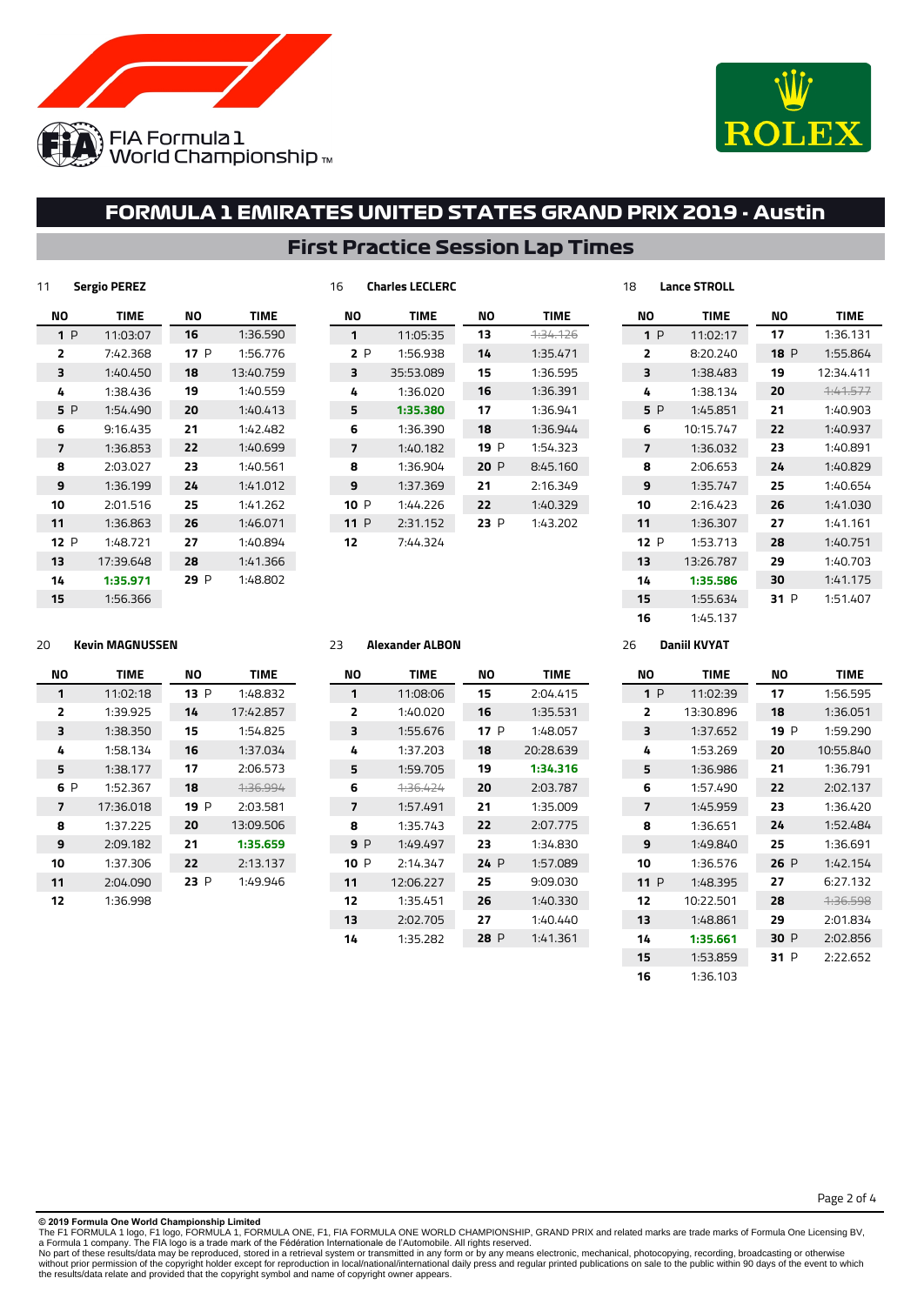



## **First Practice Session Lap Times**

| 27             | <b>Nico HULKENBERG</b> |      |             | 33             | <b>Max VERSTAPPEN</b> |      |             | 40 |     | <b>Nicholas LATIFI</b> |     |             |
|----------------|------------------------|------|-------------|----------------|-----------------------|------|-------------|----|-----|------------------------|-----|-------------|
| ΝO             | TIME                   | ΝO   | <b>TIME</b> | ΝO             | <b>TIME</b>           | ΝO   | <b>TIME</b> | ΝO |     | <b>TIME</b>            | ΝO  | <b>TIME</b> |
| 1P             | 11:02:37               | 13   | 2:10.751    | 1              | 11:03:25              | 14 P | 1:48.358    |    | 1P  | 11:05:59               | 5   | 1:41.112    |
| 2P             | 4:16.552               | 14   | 1:36.337    | 2              | 1:38.423              | 15   | 27:30.347   |    | 2 P | 2:44.568               | 6   | 2:02.418    |
| 3              | 17:08.286              | 15P  | 1:57.086    | 3P             | 1:44.761              | 16   | 1:34.057    | 3  |     | 16:40.035              | 7 P | 3:43.806    |
| 4              | 1:39.143               | 16   | 15:27.566   | 4              | 12:12.752             | 17P  | 1:46.492    | 4  |     | 1:42.475               |     |             |
| 5              | 1:37.748               | 17   | 1:41.318    | 5              | 1:36.490              | 18 P | 8:40.079    |    |     |                        |     |             |
| 6              | 2:11.582               | 18   | 1:41.088    | 6              | 2:01.633              | 19   | 2:11.247    |    |     |                        |     |             |
| $\overline{7}$ | 1:36.864               | 19   | 1:41.321    | $\overline{7}$ | 1:36.097              | 20   | 1:38.845    |    |     |                        |     |             |
| 8              | 2:10.944               | 20   | 1:47.178    | 8 P            | 1:43.430              | 21   | 1:39.964    |    |     |                        |     |             |
| 9              | 1:36.884               | 21   | 1:40.420    | 9              | 2:14.848              | 22   | 4:42.220    |    |     |                        |     |             |
| 10P            | 1:55.270               | 22   | 1:40.800    | 10             | 4:35.175              | 23   | 1:40.709    |    |     |                        |     |             |
| 11             | 19:24.064              | 23   | 1:41.158    | 11             | 2:02.197              | 24   | 1:40.928    |    |     |                        |     |             |
| 12             | 1:36.124               | 24 P | 1:49.556    | 12             | 1:50.954              | 25   | 1:40.765    |    |     |                        |     |             |
|                |                        |      |             | 13             | 1:35.546              | 26P  | 1:49.607    |    |     |                        |     |             |
| 44             | <b>Lewis HAMILTON</b>  |      |             | 55             | <b>Carlos SAINZ</b>   |      |             | 77 |     | <b>Valtteri BOTTAS</b> |     |             |

 1:36.532 P 1:50.860 P 9:29.578 2:23.981 1:40.753 1:40.702 1:40.454 1:40.655 P 1:44.809

### **Lewis HAMILTON**

| NΟ  | <b>TIME</b> | NΟ   | <b>TIME</b> |  |  |
|-----|-------------|------|-------------|--|--|
| 1   | 11:01:58    | 17   | 1:38.724    |  |  |
| 2   | 1:43.152    | 18   | 1:38.809    |  |  |
| з   | 1:39.491    | 19 P | 1:47.919    |  |  |
| 4   | 1:39.079    | 20   | 13:48.578   |  |  |
| 5   | 1:38.621    | 21   | 1:36.717    |  |  |
| 6 P | 1:53.518    | 22   | 2:01.566    |  |  |
| 7   | 8:38.687    | 23   | 1:36.347    |  |  |
| 8   | 1:39.085    | 24   | 1:38.713    |  |  |
| 9   | 1:38.747    | 25   | 1:38.221    |  |  |
| 10  | 1:39.491    | 26   | 1:39.347    |  |  |
| 11  | 1:39.336    | 27P  | 1:53.097    |  |  |
| 12P | 1:56.908    | 28   | 2:18.883    |  |  |
| 13  | 17:47.503   | 29   | 4:35.002    |  |  |
| 14  | 1:37.446    | 30   | 2:11.697    |  |  |
| 15  | 2:00.151    | 31   | 1:35.439    |  |  |
| 16  | 1:36.990    | 32 P | 1:57.533    |  |  |

| NΟ  | <b>TIME</b> | NΟ  | <b>TIME</b> |
|-----|-------------|-----|-------------|
| 1   | 11:06:08    | 14P | 1:56.132    |
| 2P  | 1:44.007    | 15  | 2:27.607    |
| 3 P | 2:07.754    | 16P | 1:50.899    |
| 4   | 24:01.427   | 17  | 2:22.622    |

 1:42.957 1:37.108 P 1:48.228 2:21.324 P 2:12.009 11:15.371 **1:35.723** 1:57.015 1:36.044

#### **Valtteri BOTTAS**

| NΟ      | <b>TIME</b> | NΟ      | <b>TIME</b> |  |  |
|---------|-------------|---------|-------------|--|--|
| 1       | 11:01:52    | 21      | 1:44.771    |  |  |
| 2       | 1:39.846    | 22      | 1:38.385    |  |  |
| 3       | 1:39.283    | 23      | 1:38.613    |  |  |
| P<br>4  | 2:25.691    | 24      | 1:38.421    |  |  |
| 5       | 4:48.879    | 25<br>P | 1:47.969    |  |  |
| 6       | 1:38.891    | 26<br>P | 2:18.918    |  |  |
| 7 P     | 1:49.919    | 27      | 6:37.783    |  |  |
| 8       | 2:18.561    | 28      | 1:36.159    |  |  |
| 9       | 1:38.737    | 29      | 2:12.489    |  |  |
| 10      | 1:39.057    | 30      | 1:36.200    |  |  |
| 11      | 1:39.169    | 31      | 1:37.764    |  |  |
| 12      | 1:39.087    | 32      | 1:38.262    |  |  |
| 13<br>P | 1:52.703    | 33      | 1:38.470    |  |  |
| 14      | 15:53.734   | 34      | 1:39.020    |  |  |
| 15      | 1:36.562    | 35      | 1:38.453    |  |  |
| 16      | 2:09.206    | 36      | 1:38.657    |  |  |
| 17      | 1:36.472    | 37      | 1:39.135    |  |  |
| 18      | 1:38.049    | 38<br>P | 1:49.803    |  |  |
| 19      | 1:38.041    | 39      | 2:16.880    |  |  |
| 20      | 1:38.710    | 40 P    | 2:09.376    |  |  |

Page 3 of 4

#### **© 2019 Formula One World Championship Limited**